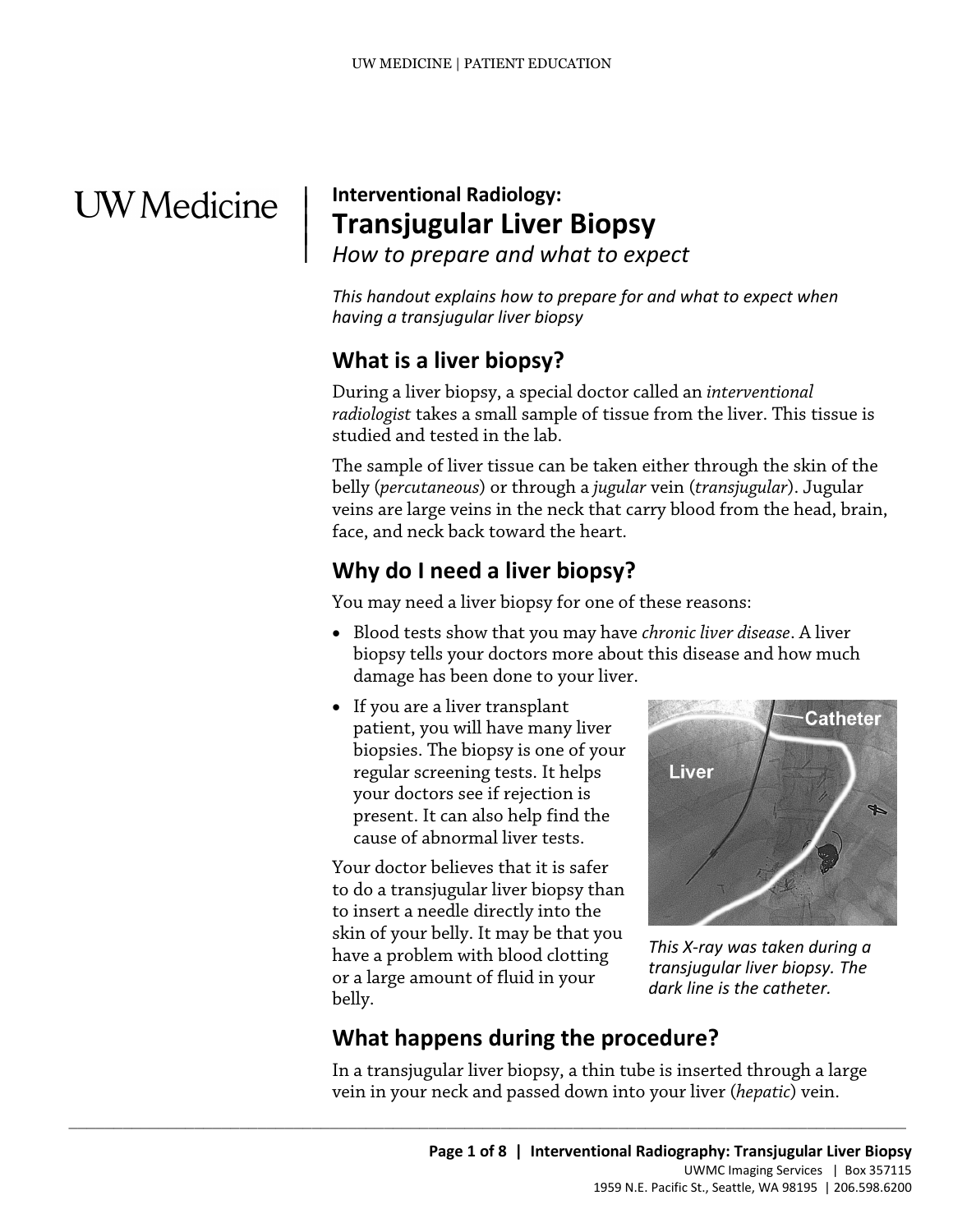During the procedure:

- *local anesthetic* (numbing medicine) at that place. • We will use *ultrasound* to find your jugular vein. We then inject *a*
- • Next, your doctor will insert a *catheter* (tube) into your jugular vein. X-rays will help your doctor guide the tube into the hepatic vein.
- doctor will most likely take 2 to 3 samples. • A special device is then inserted through the catheter and into your liver. This device allows the doctor to take tissue samples. Your

If there is bleeding during this procedure, the blood most often goes directly into the hepatic vein, not into body tissue in the area.

# **Are there risks involved?**

 (fewer than 5 out of 100 patients) have problems after a liver biopsy. All medical procedures involve some risk. But, less than 5% of patients

An medical procedures invoive some risk. But, less than 3% of patients<br>(fewer than 5 out of 100 patients) have problems after a liver biopsy.<br>The main concern is bleeding into your belly. Most times, this bleeding<br>is **not** The main concern is bleeding into your belly. Most times, this bleeding is **not** life-threatening. Your doctor will talk with you about your risks. Please ask any

questions you have. Make sure all of your questions are answered.

# **Before Your Procedure**

### **Arrival Time**

 If you are an *outpatient* (not staying overnight in the hospital), a nurse coordinator will call you the afternoon before your biopsy. If your biopsy is on a Monday, the nurse will call you the Friday before. The nurse will:

• Tell you when to arrive at the hospital

 $\_$  ,  $\_$  ,  $\_$  ,  $\_$  ,  $\_$  ,  $\_$  ,  $\_$  ,  $\_$  ,  $\_$  ,  $\_$  ,  $\_$  ,  $\_$  ,  $\_$  ,  $\_$  ,  $\_$  ,  $\_$  ,  $\_$  ,  $\_$  ,  $\_$  ,  $\_$  ,  $\_$  ,  $\_$  ,  $\_$  ,  $\_$  ,  $\_$  ,  $\_$  ,  $\_$  ,  $\_$  ,  $\_$  ,  $\_$  ,  $\_$  ,  $\_$  ,  $\_$  ,  $\_$  ,  $\_$  ,  $\_$  ,  $\_$  ,

- Remind you what to do on the morning of your procedure
- Answer any questions you have

### **Interpreter Services**

If you do not understand English well enough to understand these instructions or the details of the procedure, tell us **right away**. We will arrange for a hospital interpreter to help you. This service is free. **A family member or friend may not interpret for you.** 

### **Allergies**

 clearly in the X-ray images. If you have ever had an allergy or bad Some patients receive *contrast* (X-ray dye) to help details show more reaction to contrast, call our Interventional Radiology Nurse Coordinator (see numbers on the last page). You may need to take medicine for this allergy before the procedure.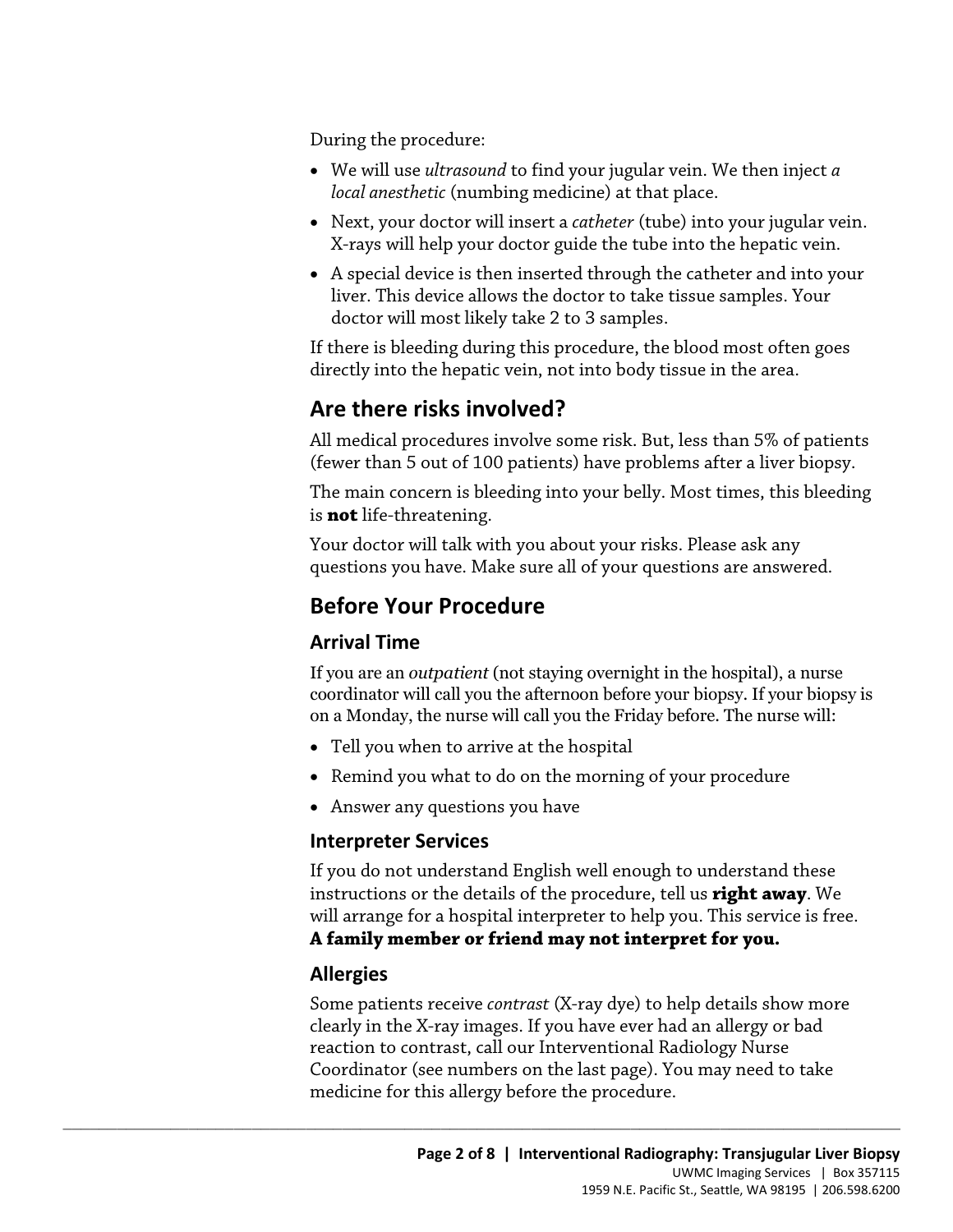#### **Medicine to Protect Your Kidneys**

 your procedure to protect your kidneys. If we need to give you contrast and your kidneys are not working normally, we may prescribe a medicine for you to take before and after

### **Blood Test**

You most likely will need blood test done within the 14 days before your procedure. Sometimes we do this when you arrive for your procedure. We will tell you if we need to draw blood before that day.

### **Blood-thinning Medicines**

If you take a blood thinner such as Lovenox (enoxaparin), Coumadin (warfarin), or Plavix (clopidogrel), you may need to stop taking it for 1 to 10 days before the procedure. The length of time depends on which medicine you are taking. If you have not been told what to do, talk with your provider or the clinic that prescribes your medicine. Tell them you are having a biopsy and ask when to stop taking this medicine.

to 10 days before the procedure. The length of time depends on which<br>medicine you are taking. If you have not been told what to do, talk wi<br>your provider or the clinic that prescribes your medicine. Tell them yo<br>are having **IMPORTANT:** If you have ever had a heart stent, a prosthetic heart valve, or a pulmonary embolism, or if you have atrial fibrillation with a history of a stroke, you **must** contact the provider who prescribes your blood-thinning medicine. Tell them that you are having a biopsy and ask what to do about your dose before your procedure.

### **Diabetes Medicines**

 you how to hold or adjust your dose for the day of your procedure. If you take insulin or metformin (Glucophage) for diabetes, we will tell

# **Sedation**

 Before your procedure, we will give you a *sedative* (medicine to make you relax) through an *intravenous line* (IV) in one of your arm veins. You will stay awake, but feel sleepy. This is called *moderate sedation*. You will still feel sleepy for a while after the procedure.

For some people, using moderate sedation is not safe. If this is true for you, you will need general *anesthesia* (medicine to make you sleep) for the procedure.

Tell us **right away** if you:

- Have needed anesthesia for basic procedures in the past
- Have *sleep apnea* or chronic breathing problems (you might use a CPAP or BiPAP device while sleeping)
- Use high doses of an *opioid* pain medicine
- Have severe heart, lung, or kidney disease

 $\_$  ,  $\_$  ,  $\_$  ,  $\_$  ,  $\_$  ,  $\_$  ,  $\_$  ,  $\_$  ,  $\_$  ,  $\_$  ,  $\_$  ,  $\_$  ,  $\_$  ,  $\_$  ,  $\_$  ,  $\_$  ,  $\_$  ,  $\_$  ,  $\_$  ,  $\_$  ,  $\_$  ,  $\_$  ,  $\_$  ,  $\_$  ,  $\_$  ,  $\_$  ,  $\_$  ,  $\_$  ,  $\_$  ,  $\_$  ,  $\_$  ,  $\_$  ,  $\_$  ,  $\_$  ,  $\_$  ,  $\_$  ,  $\_$  ,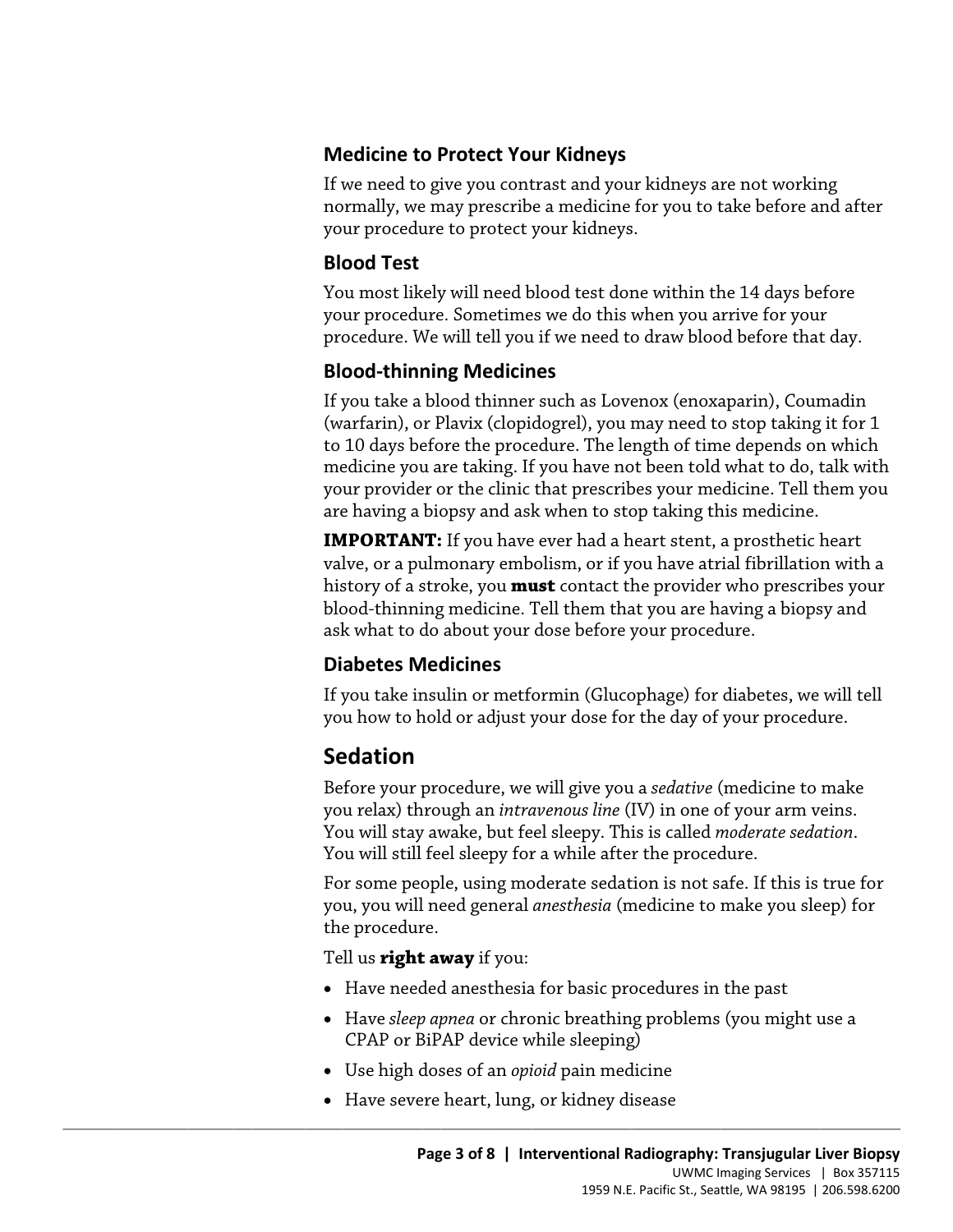- Have back or breathing problems that make it hard to lie flat for about 1 hour
- Have a hard time lying still during medical procedures
- Weigh more than 300 pounds (136 kilograms)

If you have any of these health issues, we may need to give you different medicines. Instead of a sedative, you might receive:

- Only a local anesthetic such as lidocaine.
- A local anesthetic and a single pain or anxiety medicine. This is called *minimal sedation*.
- *General anesthesia* (medicine to make you sleep). This medicine is given by an anesthesia provider.

# **Day Before Your Procedure**

- Drink lots of fluids. You may eat as usual.
- If you are an *outpatient* (not staying in the hospital):
- procedure. **You may NOT drive yourself home or take a bus, Day Before Your Procedure**<br>
• Drink lots of fluids. You may eat as usual.<br>
• If you are an *outpatient* (not staying in the hospital):<br>
• Plan for a responsible adult to drive you home after your<br>
procedure. **You may NOT** – Plan for a responsible adult to drive you home after your **taxi, or shuttle by yourself.** You may take a bus, taxi, or shuttle **if** you have a responsible adult to ride with you.
	- Also plan for a responsible adult to stay with you overnight.

 **or ride with you on a bus, taxi, or shuttle, we will need to reschedule IMPORTANT: If you do not have a responsible adult to drive you home your procedure.** 

### **Procedure Day**

#### **At Home**

- doctor or a nurse tells you to hold them. Some patients may need to • Take your usual medicines on the day of the procedure, unless the stop taking their blood-thinning or other prescription medicines.
- • Do **not** take vitamins or other supplements. They can upset an empty stomach.
- Starting **6 hours** before your procedure, **stop eating solid foods.**  You may have only *clear liquids* (liquids you can see through), such as water, broth, cranberry juice, or weak tea.
- Starting **2 hours** before your procedure, take **nothing** by mouth.
- If you must take medicines, take them with **only** a sip of water.

 $\_$  ,  $\_$  ,  $\_$  ,  $\_$  ,  $\_$  ,  $\_$  ,  $\_$  ,  $\_$  ,  $\_$  ,  $\_$  ,  $\_$  ,  $\_$  ,  $\_$  ,  $\_$  ,  $\_$  ,  $\_$  ,  $\_$  ,  $\_$  ,  $\_$  ,  $\_$  ,  $\_$  ,  $\_$  ,  $\_$  ,  $\_$  ,  $\_$  ,  $\_$  ,  $\_$  ,  $\_$  ,  $\_$  ,  $\_$  ,  $\_$  ,  $\_$  ,  $\_$  ,  $\_$  ,  $\_$  ,  $\_$  ,  $\_$  ,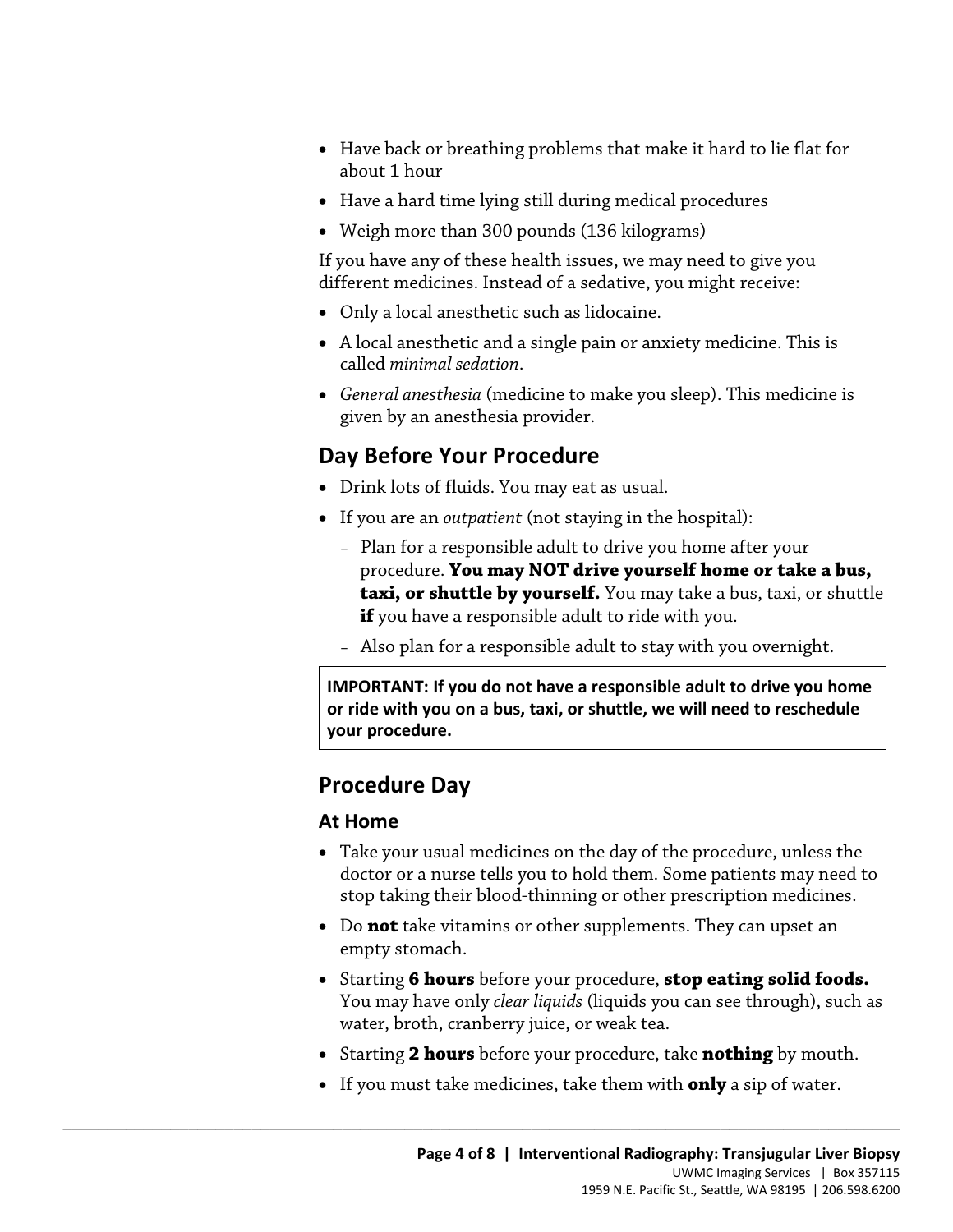- Bring with you a list of all the medicines you take.
- Plan to spend most of the day in the hospital.

#### **At the Hospital**

- • If you were told to go to Outpatient Lab for a blood draw, do this first, before you check in. The lab is on the 3rd floor of the hospital, next to Outpatient Pharmacy, near the Cascade elevators.
- Unless you are told otherwise, check in at Admitting on the 2nd floor, next to Radiology. Take the Pacific elevator to the 2nd floor. Admitting is on the right side of Radiology Department.
- After checking in, go to the Radiology Reception Desk.
- need to treat other people with unexpected and urgent problems.<br>
Thank you for your patience if this occurs.<br>
 When we are ready to start your procedure, a staff member will:<br>
 Take you to a pre-procedure area<br>
 Give yo • If there is a delay in starting your procedure, it is usually because we need to treat other people with unexpected and urgent problems. Thank you for your patience if this occurs.
	- When we are ready to start your procedure, a staff member will:
		- Take you to a pre-procedure area
		- Give you a hospital gown to put on
		- Give you a bag for your belongings
	- While you are in the pre-procedure area:
		- Your family or a friend can be with you.
		- A nurse will ask you some health questions, take your vital signs (such as heart rate), place an *intravenous* (IV) tube in your arm, and go over what to expect.
		- A radiologist or physician assistant will talk with you about the risk and benefits of the procedure. They will ask you to sign a consent form, if you have not already signed one.
		- If you are scheduled to have general anesthesia, the anesthesia care provider will meet you and go over your health history.
		- You will be able to ask any questions you have.

### **What happens during the procedure?**

- • A nurse will take you to the Radiology suite. This nurse will be with you for the entire procedure.
- If you need an interpreter, they will be in the room or will be able to talk with you and hear you through an intercom.
- You will lie flat on your back on an X-ray table.

 $\_$  ,  $\_$  ,  $\_$  ,  $\_$  ,  $\_$  ,  $\_$  ,  $\_$  ,  $\_$  ,  $\_$  ,  $\_$  ,  $\_$  ,  $\_$  ,  $\_$  ,  $\_$  ,  $\_$  ,  $\_$  ,  $\_$  ,  $\_$  ,  $\_$  ,  $\_$  ,  $\_$  ,  $\_$  ,  $\_$  ,  $\_$  ,  $\_$  ,  $\_$  ,  $\_$  ,  $\_$  ,  $\_$  ,  $\_$  ,  $\_$  ,  $\_$  ,  $\_$  ,  $\_$  ,  $\_$  ,  $\_$  ,  $\_$  ,

• We will place wires on your body to monitor your heart rate.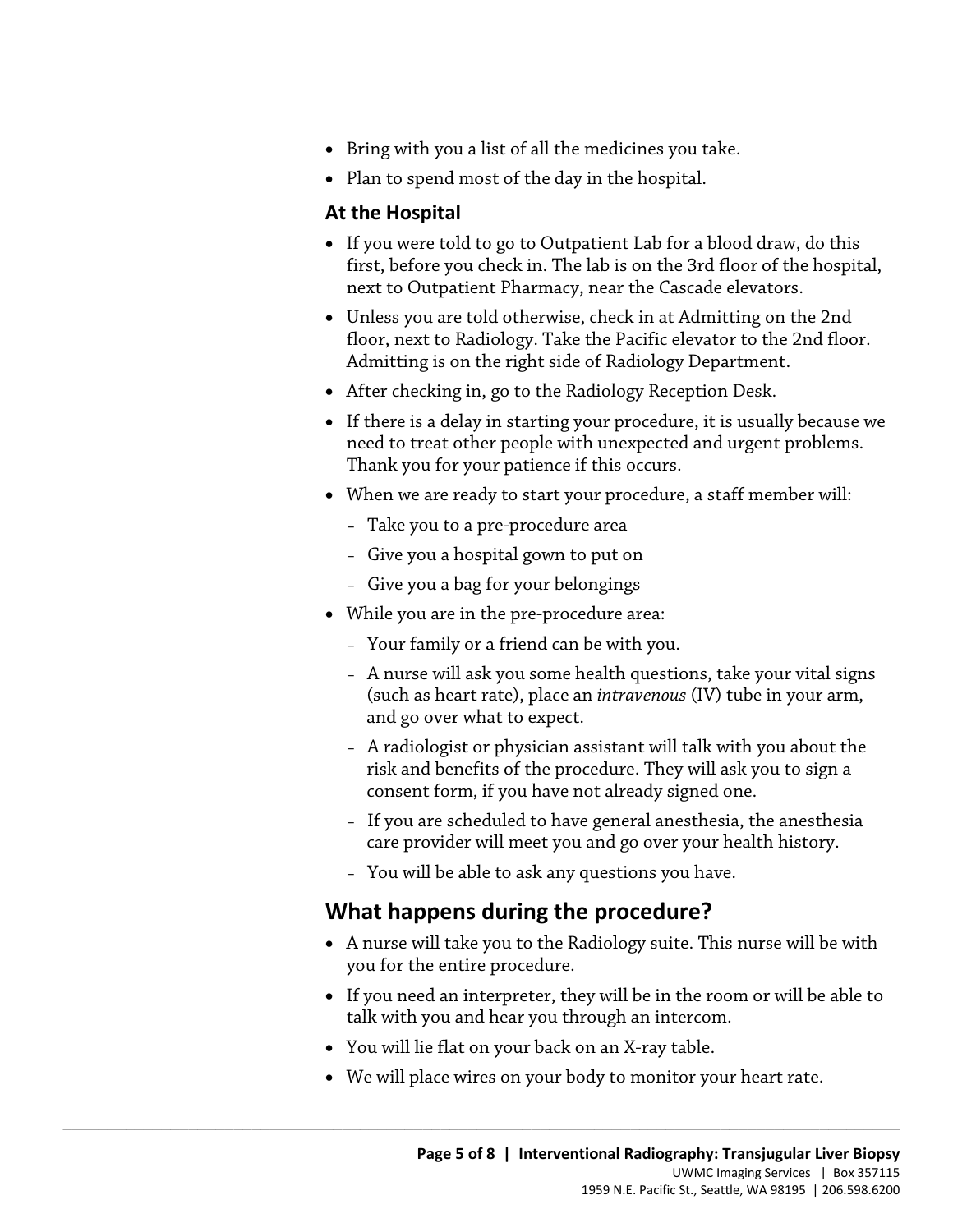- • We will place a cuff around your arm. It will inflate from time to time to check your blood pressure.
- Prongs in your nose will give you oxygen. A probe on one of your fingers will show us how well you are breathing the oxygen.
- A radiology technologist will clean your skin with a special soap. We will then put special drapes over you to keep the area very clean.
- We will apply a local *anesthetic* (numbing medicine) to the skin on your neck. You will feel a sting for about 5 to 10 seconds. Then the area will be numb and you will not feel any sharp pain.
- your liver veins. If you are receiving contrast, it will be injected • The catheter will be inserted into your jugular vein and guided to through the catheter and into your blood vessel.
- When the catheter is in the correct place, the special device is threaded into the catheter and the liver samples will be taken. You might feel pressure in your neck and in your liver.<br>• After the tissue samples are take • When the catheter is in the correct place, the special device is threaded into the catheter and the liver samples will be taken. You might feel pressure in your neck and in your liver.
	- After the tissue samples are taken, the catheter is removed. We will apply pressure to your neck for several minutes to prevent bleeding.

# **What happens after the procedure?**

We may watch you for a short time in the Radiology department. If you are:

- An **outpatient**: You will then be moved to a short-stay unit in the hospital.
- An **inpatient**: You will be moved to your hospital unit.

#### **On the Short-stay or Inpatient Unit**

- You will rest on a stretcher for 2 to 4 hours. You will need to rest with your head elevated 30° to 45°.
- You will be able to eat and drink.
- Your family member or friend will be able to be with you once you are settled in your room.
- We will make sure you can move safely before you get up to walk. A nurse or patient care technician (PCT) will help you get out of bed. Most times, we place a gait belt around your waist for extra safety.

#### **If You Are an Outpatient**

You will be able to go home once:

- You are fully awake
- You can eat, drink, and use the restroom

 $\_$  ,  $\_$  ,  $\_$  ,  $\_$  ,  $\_$  ,  $\_$  ,  $\_$  ,  $\_$  ,  $\_$  ,  $\_$  ,  $\_$  ,  $\_$  ,  $\_$  ,  $\_$  ,  $\_$  ,  $\_$  ,  $\_$  ,  $\_$  ,  $\_$  ,  $\_$  ,  $\_$  ,  $\_$  ,  $\_$  ,  $\_$  ,  $\_$  ,  $\_$  ,  $\_$  ,  $\_$  ,  $\_$  ,  $\_$  ,  $\_$  ,  $\_$  ,  $\_$  ,  $\_$  ,  $\_$  ,  $\_$  ,  $\_$  ,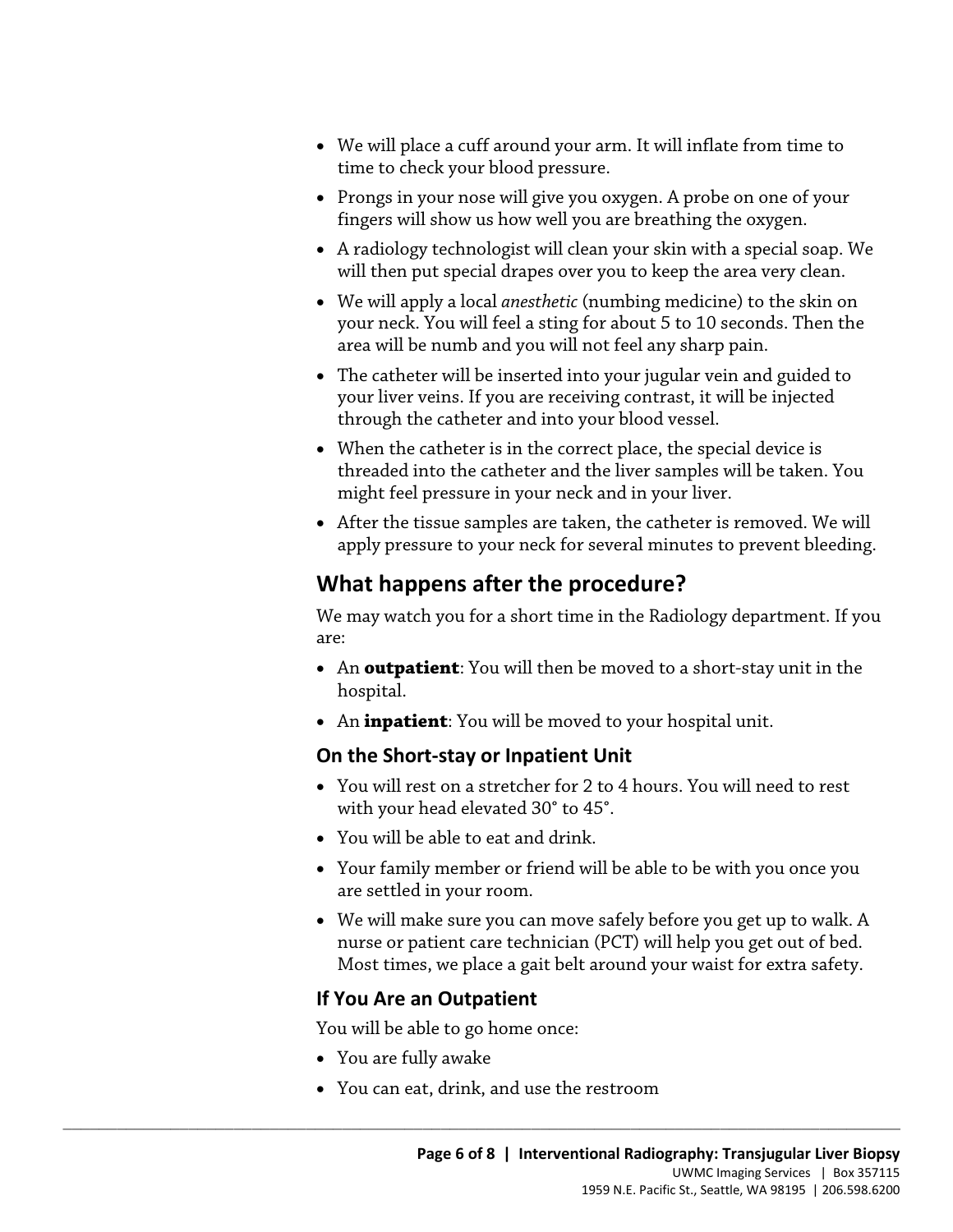- Your nausea and pain are under control
- Your vital signs are stable
- You can walk normally
- You have a responsible driver to take you home
- You have a responsible adult to stay with you at home overnight

### **Safety and Self-care at Home**

The medicine that you were given to make you sleepy will stay in your body for several hours. It could affect your judgment. You may also be lightheaded or feel dizzy.

#### **For 24 Hours**

- Do **not** drive a car.
- Do **not** use machinery or power tools.
- Do **not** drink alcohol.
- Do **not** drive a car.<br>
 Do **not** drink alcohol.<br>
 Do **not** drink alcohol.<br>
 Do **not** take medicines such as tranquilizers or sleeping pills, unless<br>
your doctor prescribed them.<br>
 Do **not** make important decisions or • Do **not** take medicines such as tranquilizers or sleeping pills, unless your doctor prescribed them.
	- Do **not** make important decisions or sign legal documents.
	- Do **not** be responsible for children, pets, or an adult who needs care.

#### **To Help Speed Your Recovery**

- Get plenty of rest. Do only light activities.
- A responsible adult should stay with you overnight.
- Eat as usual. Drink lots of fluids.
- • Resume taking your usual medicines when you get home. Take only the medicines that your doctors prescribed or approved.
- Keep the bandage on your neck puncture site for 24 hours.
- After 24 hours you may remove the bandage and shower.
- You may place a Band-Aid over the puncture site for a few days.

#### **For 24 to 48 Hours**

- Keep your head above your heart.
- Avoid bending over at the waist.

 $\_$  ,  $\_$  ,  $\_$  ,  $\_$  ,  $\_$  ,  $\_$  ,  $\_$  ,  $\_$  ,  $\_$  ,  $\_$  ,  $\_$  ,  $\_$  ,  $\_$  ,  $\_$  ,  $\_$  ,  $\_$  ,  $\_$  ,  $\_$  ,  $\_$  ,  $\_$  ,  $\_$  ,  $\_$  ,  $\_$  ,  $\_$  ,  $\_$  ,  $\_$  ,  $\_$  ,  $\_$  ,  $\_$  ,  $\_$  ,  $\_$  ,  $\_$  ,  $\_$  ,  $\_$  ,  $\_$  ,  $\_$  ,  $\_$  ,

#### **For 48 to 72 Hours**

 weighs almost 9 pounds) • Do **not** lift anything heavier than 5 to 10 pounds (a gallon of milk